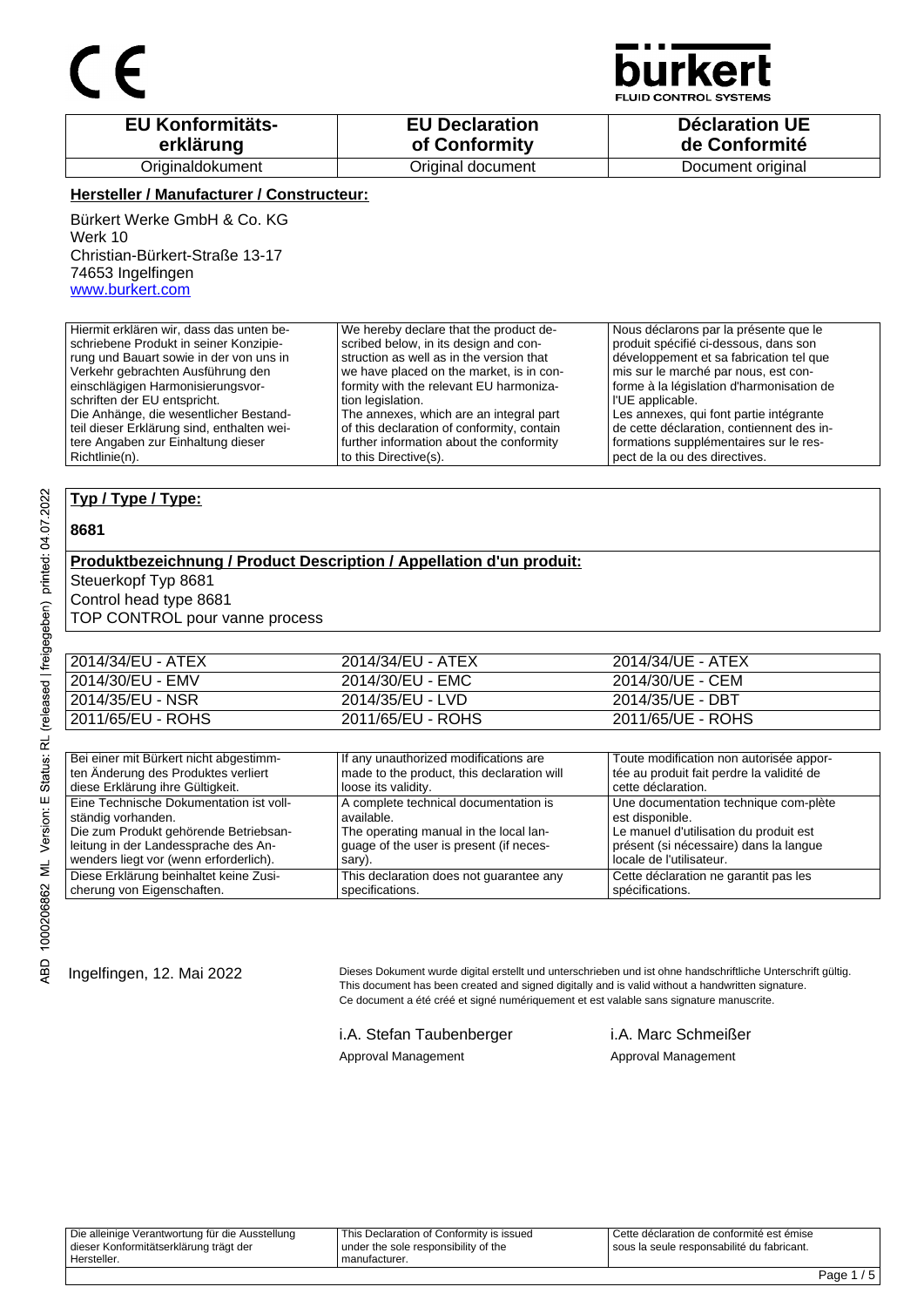



**Anhang ATEX zur EU Konformitätserklärung Originaldokument Annex ATEX for EU Declaration of Conformity** Original document **Annexe ATEX à la Déclaration UE de**  Document original 2014/34/EU - ATEX 2014/34/EU - ATEX 2014/34/UE - ATEX Reference in the Official Journal of the EU: L 96 dated 29.3.2014 Typ / Type / Type (Geräteschlüssel / product specification key / clé de produit):  $8681 -$ \*-\*-\*-\*-\*-\*-\*-\*-\*-\*-\*-\*-\* (1) (1) Variabler Code / Variable code / Variable Code: Gilt nur in Verbindung mit / Only valid in combination with / Est uniquement valable en lien avec: PX03 Der oben beschriebene Gegenstand der Erklärung erfüllt die Vorschriften der Richtlinie 2014/34/EU des Europäischen Parlaments und des Rates vom 26. Februar 2014 zur Harmonisierung der Rechtsvorschriften der Mitgliedstaaten für Geräte und Schutzsysteme zur bestimmungsgemäßen Verwendung in explosionsgefährdeten Bereichen. The object of the declaration described above is in conformity with Directive 2014/34/EU of the European Parliament and of the Council of 26 February 2014 on the harmonisation of the laws of the Member States relating to equipment and protective systems intended for use in potentially explosive atmospheres. L'objet de la déclaration décrit ci-dessus est conforme à la directive 2014/34/UE du Parlement européen et du Conseil du 26 février 2014 relative à l'harmonisation des législations des États membres concernant les appareils et les systèmes de protection destinés à être utilisés en atmosphères explosibles. Nur gültig in Verbindung mit der EX-Kennzeichnung des Gerätes! Only valid in combination with the EX-marking of the equipment! Uniquement valable en liaison avec le marquage EX de l'appareil! Das Gerät kann eingesetzt werden gemäß den auf dem Typschild und in der Betriebsanleitung angegebenen Daten. The device can be used in accordance with the data given on the nameplate and in the operating instructions. Le dispositif peut être utilisé conformément aux indications de la plaque signalétique et dans la notice d'utilisation. Die Schutzziele der Niederspannungsrichtlinie 2014/35/EU wurden eingehalten. The protection objectives of the low Voltage Directive 2014/35/EU are complied with. Les objectifs de sécurité de la Directive Basse Tension 2014/35/UE ont été observés. Für die Bewertung wurden folgende Normen herangezogen (wenn anwendbar): For evaluation of the conformity, the following standards were consulted (if applicable): Pour l'évaluation de la conformité, les normes suivantes ont été utilisées (le cas échéant): EN 60079-31:2014, EN IEC 60079-0:2018, EN IEC 60079-7:2015+A1:2018

| Die Sicherheits- und Einbauhinweise<br>der mitgelieferten Produktdokumentation | The instructions for safety and<br>installation of the enclosed product | Les consignes de sécurité et d'installation<br>décrites dans la documentation fournie |  |
|--------------------------------------------------------------------------------|-------------------------------------------------------------------------|---------------------------------------------------------------------------------------|--|
| sind zu beachten                                                               | I documentation have to be observed.                                    | avec le produit doivent être respectées.                                              |  |
|                                                                                |                                                                         |                                                                                       |  |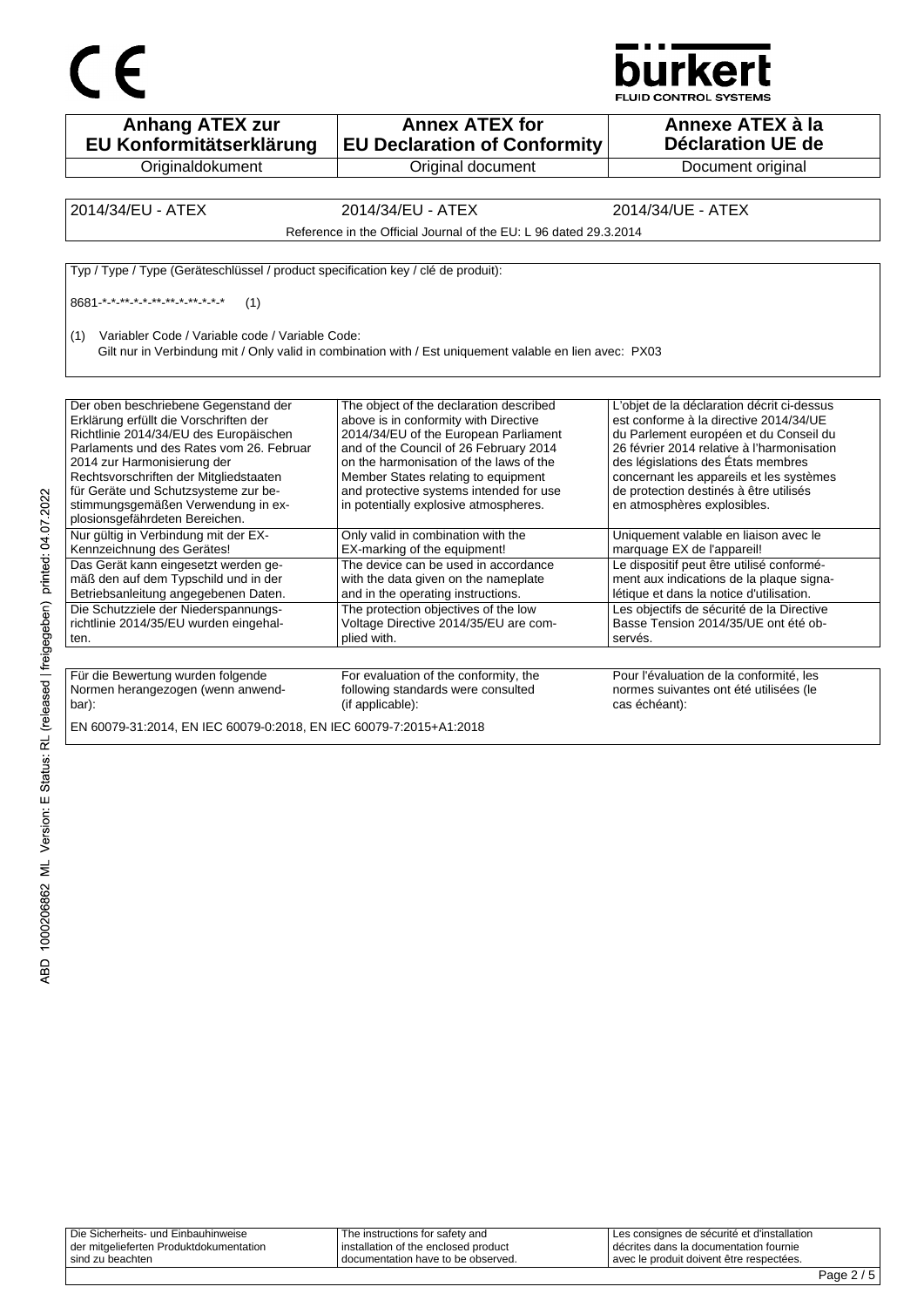# ∈



**Anhang EMV zur EU Konformitätserklärung Originaldokument Annex EMC for EU Declaration of Conformity** Original document **Annexe CEM à la Déclaration UE de**  Document original 2014/30/EU - EMV 2014/30/EU - EMC 2014/30/UE - CEM Reference in the Official Journal of the EU: L 96 dated 29.3.2014 Typ / Type / Type (Geräteschlüssel / product specification key / clé de produit): 8681-\*-\*-\*-\*-\*-\*-\*-\*-\*-\*-\*-\* Der oben beschriebene Gegenstand der Erklärung erfüllt die Vorschriften der Richtlinie 2014/30/EU des Europäischen Parlaments und des Rates vom 26. Februar 2014 zur Harmonisierung der Rechtsvorschriften der Mitgliedsstaaten über die elektromagnetische Verträglichkeit. The object of the declaration described above is in conformity with Directive 2014/30/EU of the European Parliament and of the Council of 26 February 2014 on the harmonisation of the laws of the Member States relating to electromagnetic compatibility. L'objet de la déclaration décrit ci-dessus est conforme à la directive 2014/30/UE du Parlement européen et du Conseil du 26 février 2014 relative à l'harmonisation des législations des États membres concernant la compatibilité électromagnétique. Für die Bewertung wurden folgende Normen herangezogen (wenn anwendbar): For evaluation of the conformity, the following standards were consulted (if applicable): Pour l'évaluation de la conformité, les normes suivantes ont été utilisées (le cas échéant): EN 61000-6-3:2007+A1:2011, EN IEC 61000-6-2:2019, EN IEC 61000-6-4:2019

| Die Sicherheits- und Einbauhinweise     | The instructions for safety and      | Les consignes de sécurité et d'installation |
|-----------------------------------------|--------------------------------------|---------------------------------------------|
| der mitgelieferten Produktdokumentation | installation of the enclosed product | I décrites dans la documentation fournie    |
| sind zu beachten                        | I documentation have to be observed. | l avec le produit doivent être respectées.  |
|                                         |                                      |                                             |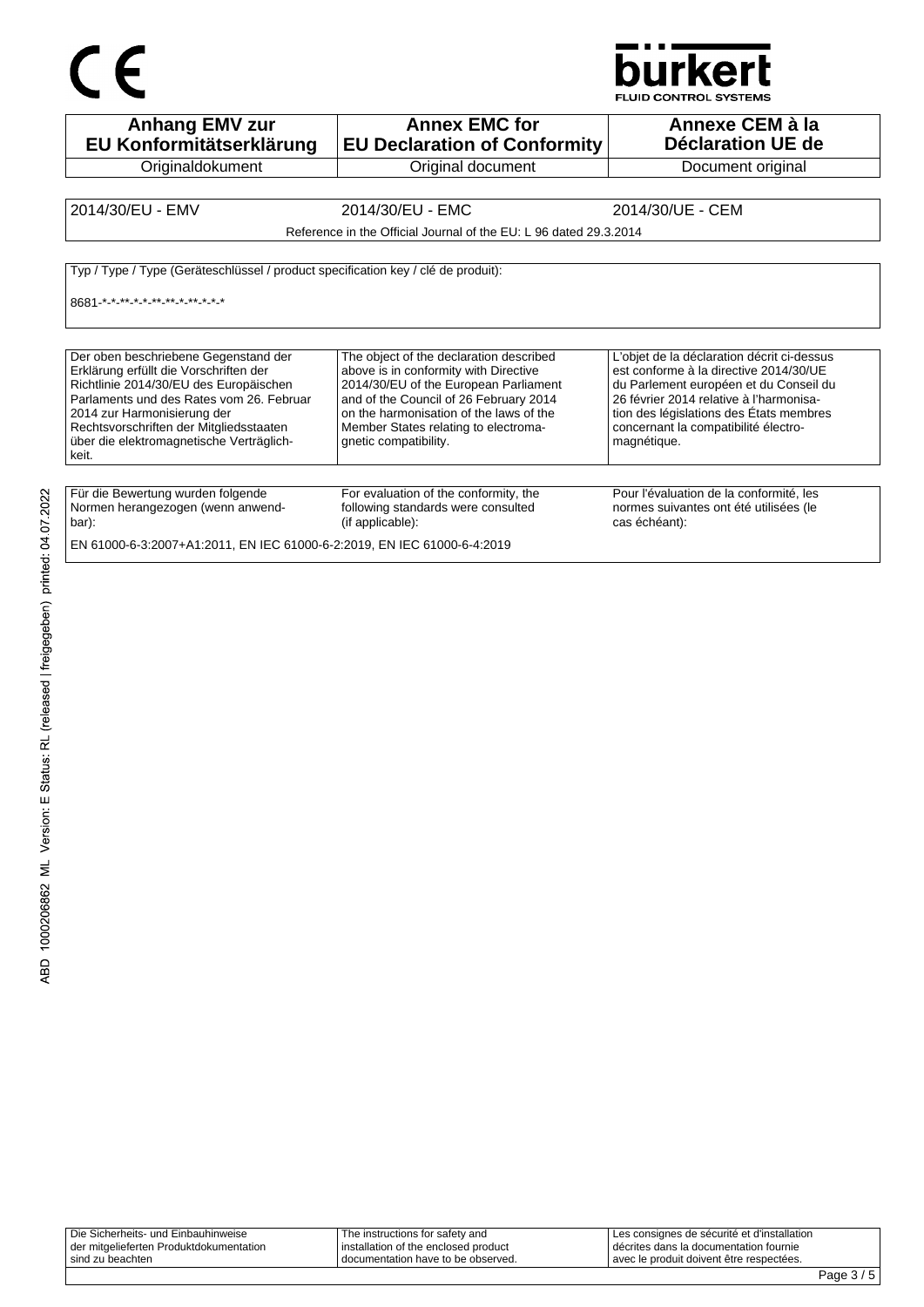

**Anhang NSR zur EU Konformitätserklärung Originaldokument Annex LVD for EU Declaration of Conformity** Original document **Annexe DBT à la Déclaration UE de**  Document original 2014/35/EU - NSR 2014/35/EU - LVD 2014/35/UE - DBT Reference in the Official Journal of the EU: L 96 dated 29.3.2014 Typ / Type / Type (Geräteschlüssel / product specification key / clé de produit): 8681-\*-\*-\*\*-(1)-\*-\*\*-\*\*-\*-\*\*-\*-\*-\* (1) Spannungsebene / Voltage levels / Niveau de tension [V]: NSR gilt nur, wenn Spannung VSP=L (L=120V) LVD only valid, if voltage VSP=L (L=120V) DBT uniquement pour les niveaux de tensions VSP=L (L=120V) Der oben beschriebene Gegenstand der Erklärung erfüllt die Vorschriften der Richtlinie 2014/35/EU des Europäischen Parlaments und des Rates vom 26. Februar 2014 zur Harmonisierung der Rechtsvorschriften der Mitgliedstaaten über die Bereitstellung elektrischer Betriebsmittel zur Verwendung innerhalb bestimmter Spannungsgrenzen auf dem Markt. The object of the declaration described above is in conformity with Directive 2014/35/EU of the European Parliament and of the Council of 26 February 2014 on the harmonisation of the laws of the Member States relating to the making available on the market of electrical equipment designed for use within certain voltage limits. L'objet de la déclaration décrit ci-dessus est conforme à la directive 2014/35/UE du Parlement européen et du Conseil du 26 février 2014 relative à l'harmonisation des législations des États membres concernant la mise à disposition sur le marché du matériel électrique destiné à être employé dans certaines limites de tension. Die Richtlinie 2014/33/EU ist nur bei Produkten anzuwenden, die nicht in den Anwendungsbereich der ATEX-Richtlinie fallen. Directive 2014/33/EU applies only to products that do not fall inside the scope of .<br>the ATEX Directive. La directive 2014/33/UE s'applique uniquement aux produits qui ne relèvent pas de la directive ATEX. Für die Bewertung wurden folgende Normen herangezogen (wenn anwendbar): For evaluation of the conformity, the following standards were consulted (if applicable): Pour l'évaluation de la conformité, les normes suivantes ont été utilisées (le cas échéant): EN 50178:1997, EN 60204-1:2006+A1:2009, EN 60664-1:2007, EN 61010-1:2010, DIN VDE 0100-410:2007-06;HD 60364-4-41:2007, EN 55011:2009+A1:2010

| Die Sicherheits- und Einbauhinweise     | The instructions for safety and      | Les consignes de sécurité et d'installation |
|-----------------------------------------|--------------------------------------|---------------------------------------------|
| der mitgelieferten Produktdokumentation | installation of the enclosed product | I décrites dans la documentation fournie    |
| sind zu beachten                        | I documentation have to be observed. | avec le produit doivent être respectées.    |
|                                         |                                      |                                             |